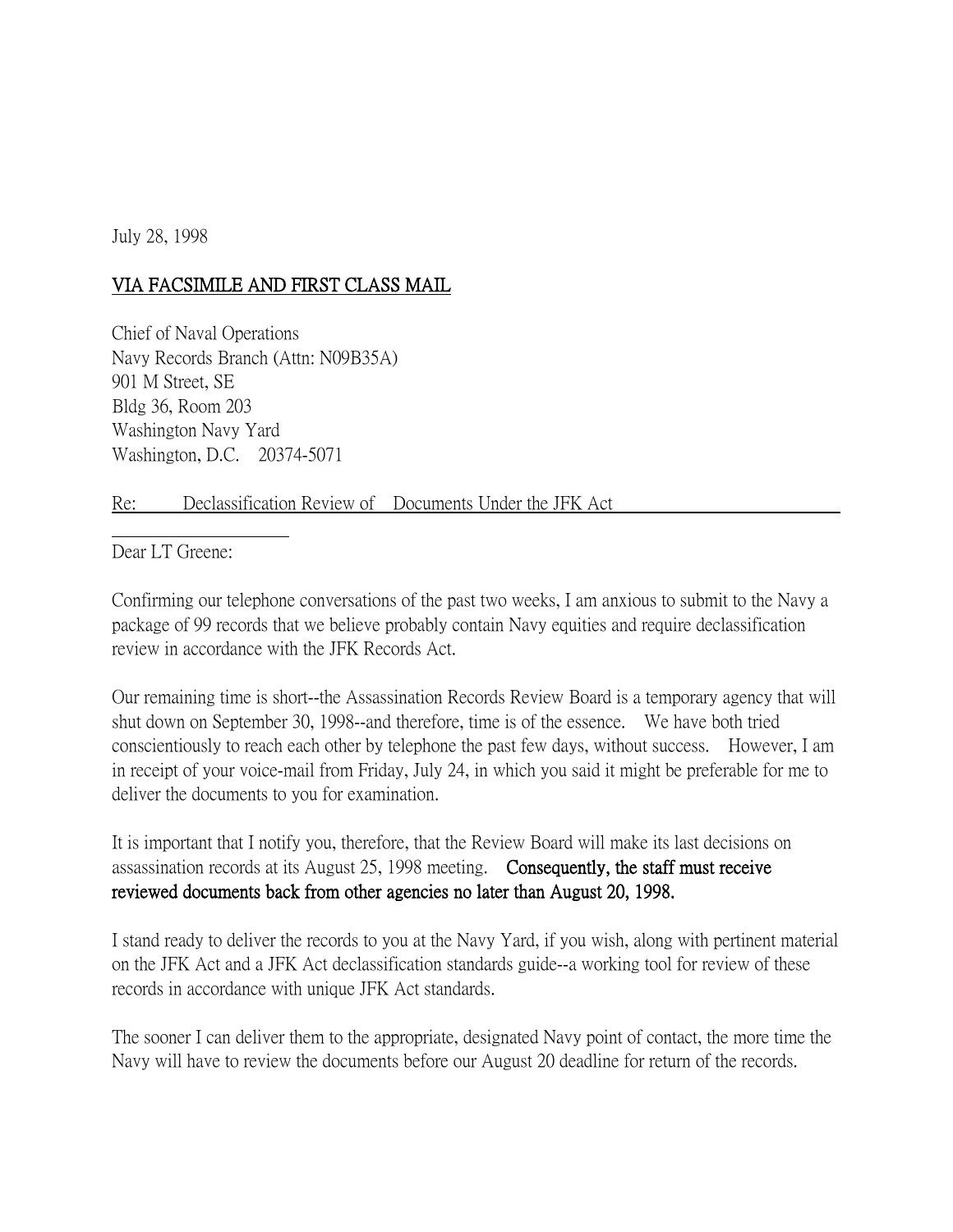July 28, 1998 Page 2

For any records that are not reviewed and returned by August 20, 1998, the Review Board will infer that the Navy does not object to any equities it may have in those documents being released, and will act accordingly at its meeting on August 25, 1998.

I look forward to receiving guidance from you as soon as possible. Our staff will deliver the documents wherever you direct within the Washington DC area within twenty-four hours of receiving definitive guidance.

Sincerely,

Douglas P. Horne Chief Analyst for Military Records